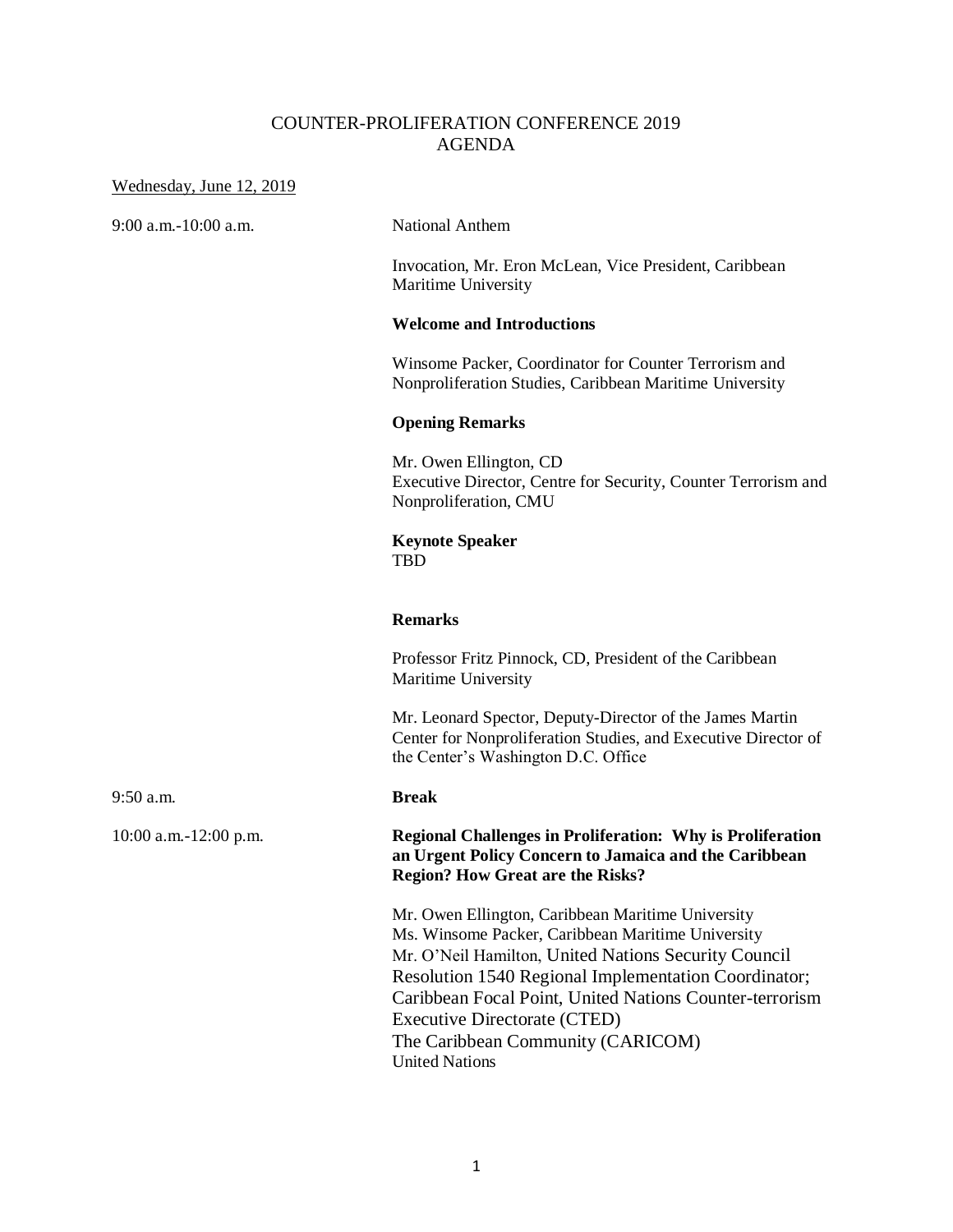|                         | Moderated by Archibald Gordon, Director of Marketing and<br>Communications, Caribbean Maritime University; Ms. Donnette<br>Brown, CMU, Rapporteur                                                                                                                                                                                            |
|-------------------------|----------------------------------------------------------------------------------------------------------------------------------------------------------------------------------------------------------------------------------------------------------------------------------------------------------------------------------------------|
| 12:00 p.m.-1:00 p.m.    | Lunch                                                                                                                                                                                                                                                                                                                                        |
| $1:00$ p.m.-3:00 p.m.   | Mechanisms to address international proliferation concerns<br>in the Twenty-First Century: Overview of multilateral<br>treaty obligations, export control arrangements, UN Security<br><b>Council resolutions and the role of the Financial Action Task</b><br>Force (FATF) as well as the Caribbean Financial Action Task<br>Force (CFATF). |
|                         | Mr. Jean du Preez, James Martin Center for Nonproliferation<br><b>Studies</b><br>Mr. Robin Skyes, Chief Technical Director, Financial<br>Investigations Division, Ministry of Finance and Public Service<br>Mr. Devon Watkis, Assistant Police Commissioner, Jamaica<br><b>Constabulary Force</b>                                            |
|                         | Moderated by Mr. O'Neil Hamilton, UN; Dr. Karen Adair,<br>Rapporteur                                                                                                                                                                                                                                                                         |
| $3:00$ p.m.-3:30 p.m.   | <b>Break</b>                                                                                                                                                                                                                                                                                                                                 |
| 4:00 p.m. $-5:30$ p.m.  | <b>Implementation of UN Security Council resolutions related</b><br>to the DPRK and Iran, with specific focus on weapons of<br>mass destruction; conventional arms, and missile embargoes;<br>financial sanctions and disruption of links to international<br>banking systems.                                                               |
|                         | Mr. Leonard Spector, Deputy-Director of the James Martin<br>Center for Nonproliferation Studies, and Executive Director of<br>the Center's Washington D.C. Office                                                                                                                                                                            |
|                         | Moderated by Mr. Assan Thompson, Head of Department,<br>Centre for Security Counter Terrorism and Non-Proliferation,<br>CMU, Mr. Jermaine Reid, CMU, Rapporteur                                                                                                                                                                              |
| $6:00$ p.m.             | <b>Reception</b>                                                                                                                                                                                                                                                                                                                             |
| Thursday, June 13, 2019 |                                                                                                                                                                                                                                                                                                                                              |
| 9:00 a.m.-10:30 a.m.    | <b>Maritime security and enforcing UN Security Council</b><br>resolutions: Role of Caribbean States and CARICOM                                                                                                                                                                                                                              |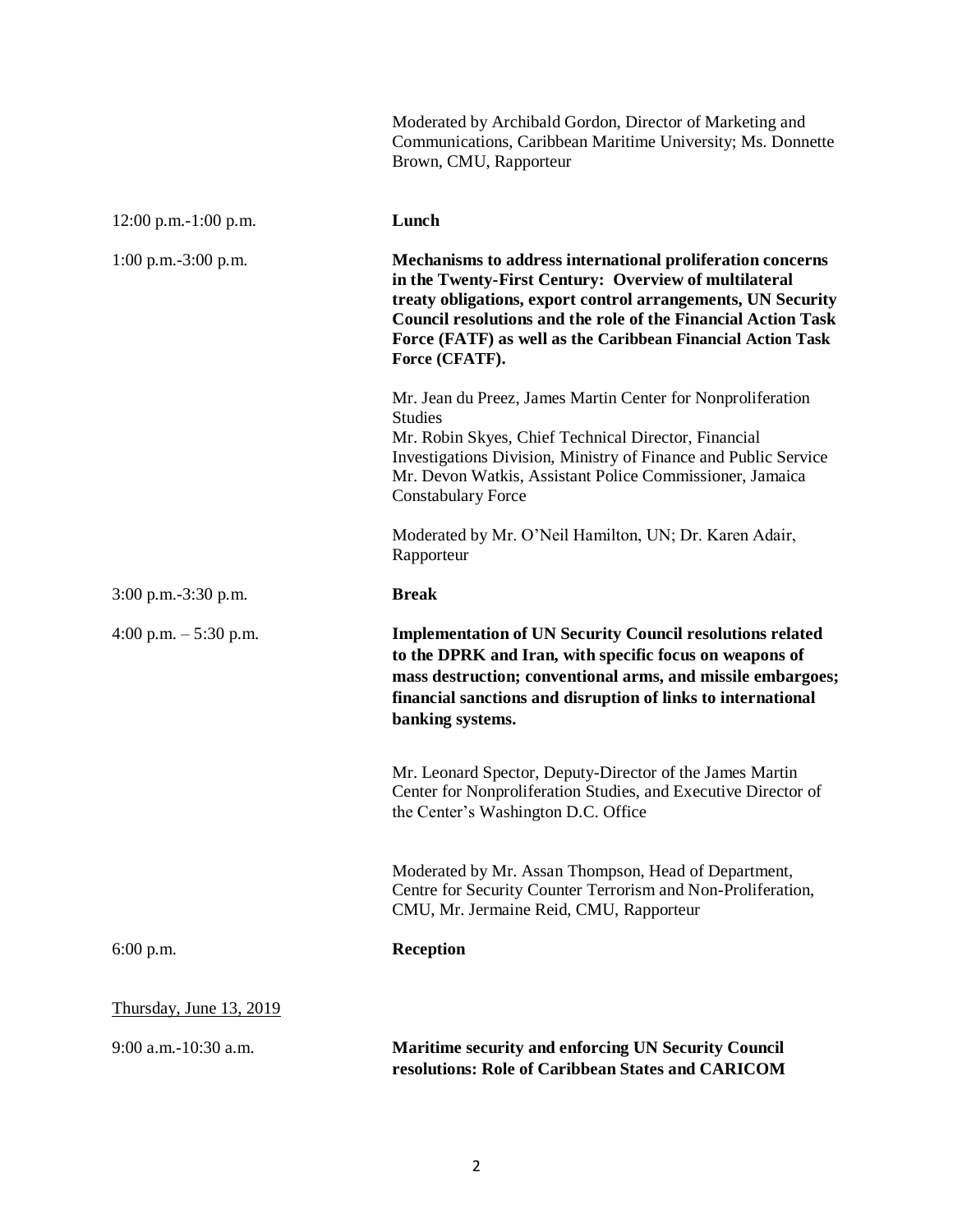|                          | Mr. Leonard Spector, Deputy-Director of the James Martin<br>Center for Nonproliferation Studies, and Executive Director of<br>the Center's Washington D.C. Office<br>Mr. O'Neil Hamilton, United Nations<br>Mr. Alwyn Nicely, Deputy Commissioner of Customs, Jamaica<br><b>Customs Agency</b><br>Captain Sydney Innis, Vice President, Safety and Security, Port<br>Authority of Jamaica |
|--------------------------|-------------------------------------------------------------------------------------------------------------------------------------------------------------------------------------------------------------------------------------------------------------------------------------------------------------------------------------------------------------------------------------------|
|                          | Moderated by Ambassador Joachim Schmillen, Vice President,<br>CMU; Professor Gossett Oliver, Rapporteur                                                                                                                                                                                                                                                                                   |
| 10:30 a.m.- 11:00 a.m.   | <b>Break</b>                                                                                                                                                                                                                                                                                                                                                                              |
| 11:00 a.m.- 12:30 p.m.   | <b>Proliferation Challenges in the Caribbean Region: Porous</b><br>and Unsecured Borders, Unsecured Sea Ports, Criminal<br>Networks, Small Arms and Light Weapons Trafficking,<br><b>Inadequate Human and Technical Capacities, Denying</b><br>Proliferators Access to The International Financial System,<br>the Financial Action Task Force, etc.                                       |
|                          | Mr. Owen Ellington, Executive Director, CSCTN, CMU<br>Mr. Assan Thompson, Head of Department, CSCTN, CMU<br>Brigadier Radgh Mason, Jamaica Defense Force<br>Mr. Devon Watkis, Assistant Police Commissioner, Jamaica<br><b>Constabulary Force</b>                                                                                                                                         |
|                          | Moderated by Ms. Winsome Packer, CMU                                                                                                                                                                                                                                                                                                                                                      |
| 12:30 p.m.-1:30 p.m.     | Lunch                                                                                                                                                                                                                                                                                                                                                                                     |
| 1:30 p.m. $-3:00$ p.m.   | <b>Counter-proliferation Strategies for Jamaica and the</b><br><b>Caribbean: Capacity Building, Border Security, Maritime</b><br><b>Security, Regional and International Cooperation in Policing</b>                                                                                                                                                                                      |
|                          | Mr. Assan Thompson, CMU<br>Mr. Alwyn Nicely, Jamaica Customs Agency<br>Colonel Mahatma Williams, Jamaica Defense Force                                                                                                                                                                                                                                                                    |
|                          | Moderated by Mr. Jean du Preez, James Martin Center for<br>Nonproliferation Studies                                                                                                                                                                                                                                                                                                       |
| $3:00:$ p.m.-3:30 a.m.   | <b>Break</b>                                                                                                                                                                                                                                                                                                                                                                              |
| $3:30$ p.m. $-4:00$ p.m. | <b>Panel Discussion with Audience Interaction</b>                                                                                                                                                                                                                                                                                                                                         |
|                          | Moderated by Mr. O'Neil Hamilton, UN                                                                                                                                                                                                                                                                                                                                                      |